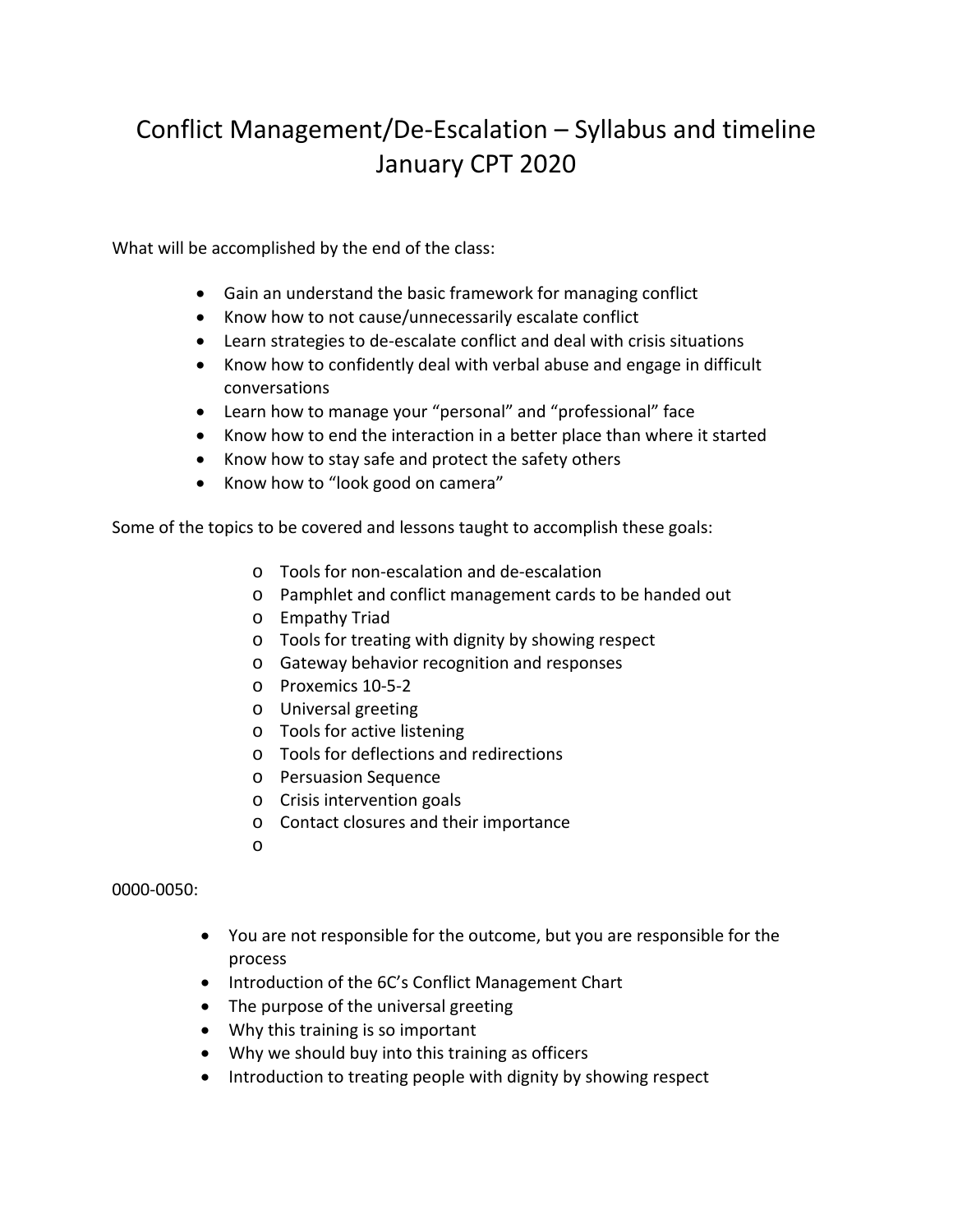## 10 minute break

### 0100-0150:

- Five approaches to treating people with dignity by showing respect
- The difference between sympathy and empathy
- Active listening (intelligence gathering)
- Empathy Triad
- The Social Contract: A voluntary agreement within an organization to consistently treat both their clients and employees with dignity
- Things to avoid: speaking reactively and/or bringing up conflict triggers
- How to maintain emotional equilibrium

#### 10 minute break

#### 0200-0250:

- Dignity phrases
- Introduction of non-escalation/de-escalation card, physical alternatives card, and treating people right card
- Breaking down the 6C's Conflict Management Chart
- How to plan a proper response rather than a reaction
- Conditions of awareness, basic threat indicators and gateway behaviors
- Introduction of the "Showtime" mindset and showtime tactic

#### 10 minute break

#### 0300-0350:

- The introduction of proxemics and its importance
- 10-5-2 rule and when each is applicable
- Applicability of the Universal Greeting
- Scripting the Universal Greeting
- Introduction of non-escalation versus de-escalation
- Universal greeting practice

#### Lunch Break

#### 0500-0550:

• Perspective taking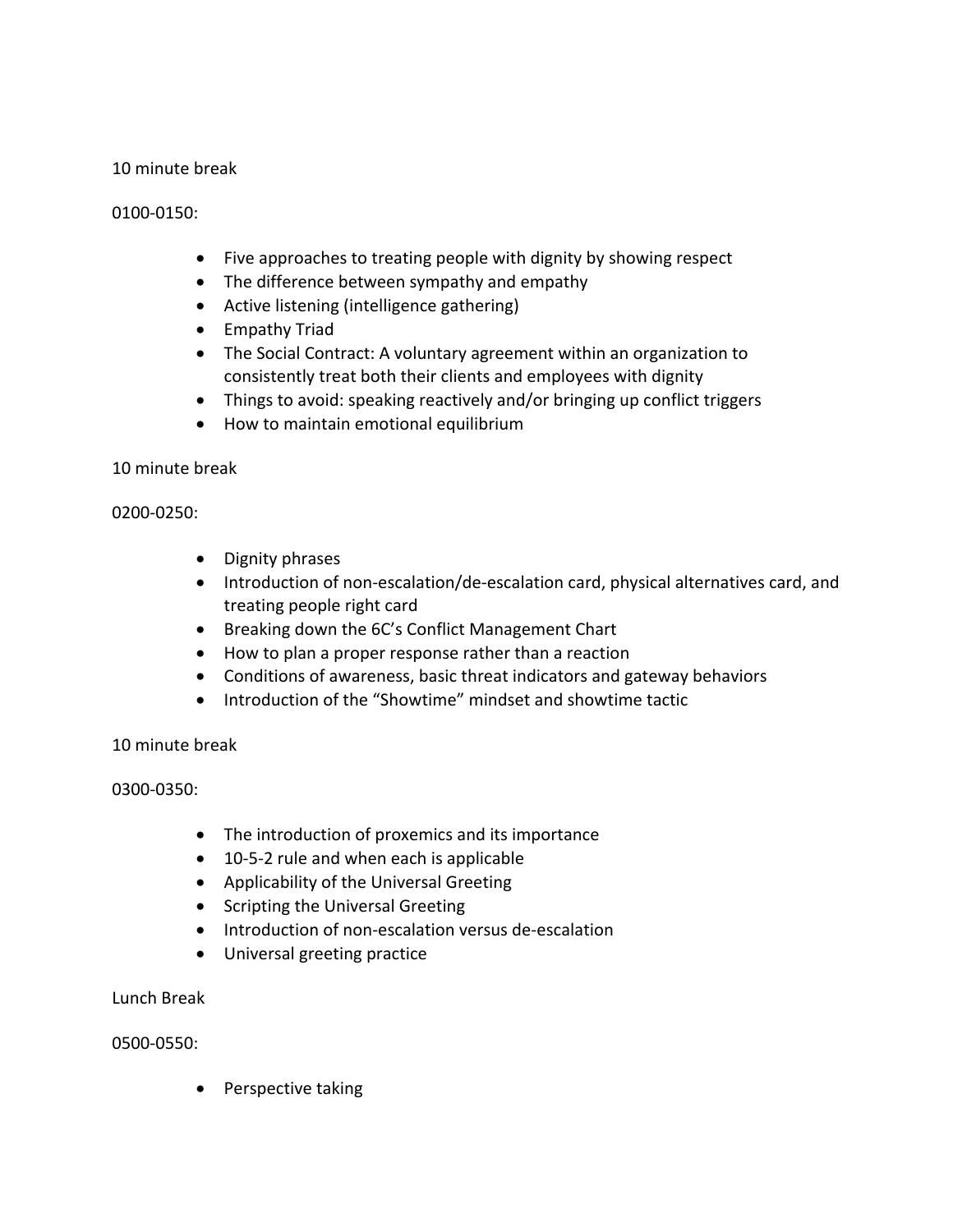- Beyond active listening introduction
- Seeing the world through their eyes
- Review of Empathy Triad, Active Intelligence Gathering, non-escalation and deescalation, deflections and redirections and diverting attention

10 minute break

0600-0650:

- Persuasion Sequence Application
- Verbal intensity
- Crisis Intervention and management strategies
- Closures and the importance of always using one
- Debriefing
- Documentation

10 minute break

0700-0945:

- Putting it all together
- Summary of topics presented
- Preparation and execution of scenarios

Scenario structure:

• Officers dispatched in pairs and working together to handle the following calls for service: